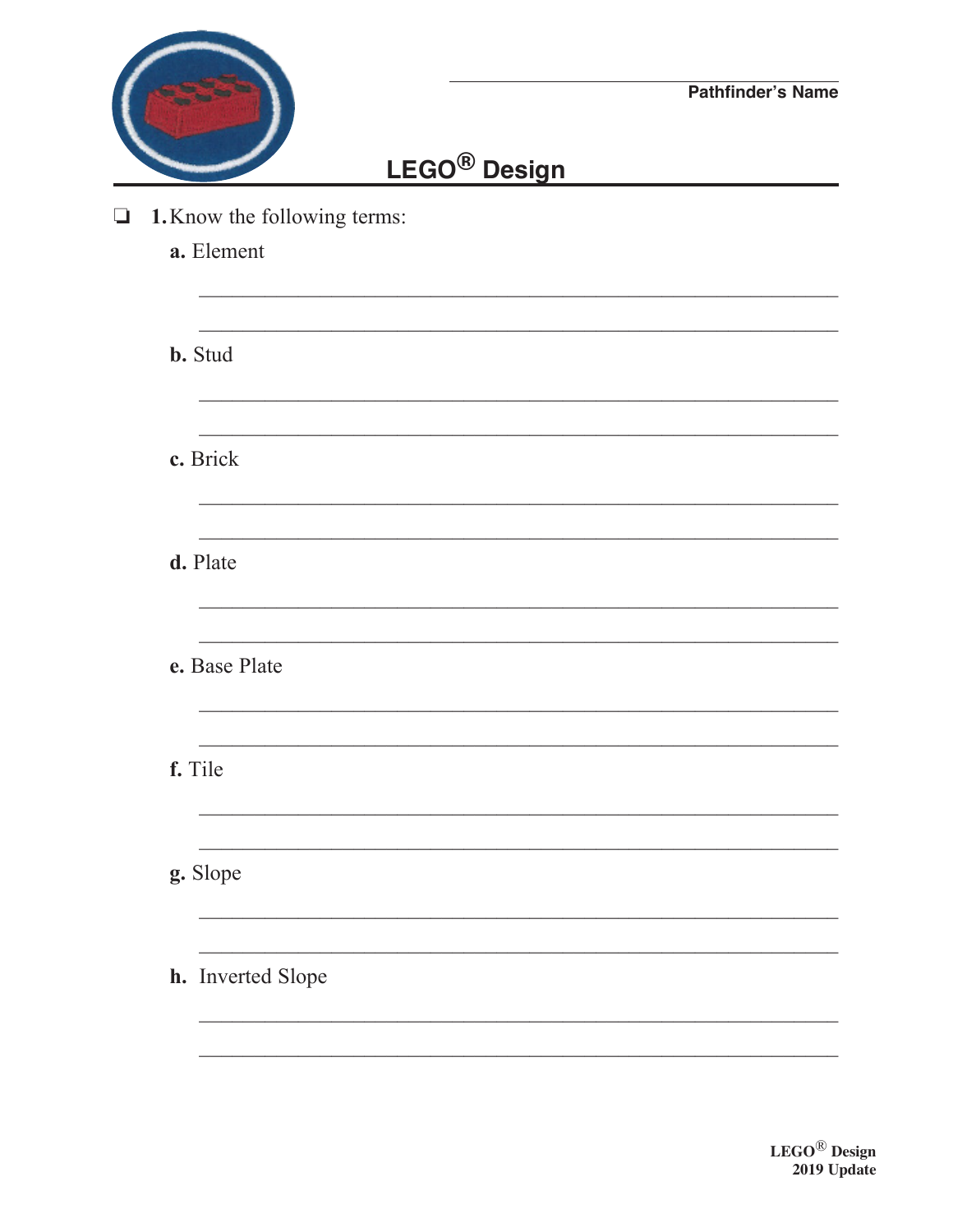| i.           | Hinge                                                                                                                                                                                                                                                      |
|--------------|------------------------------------------------------------------------------------------------------------------------------------------------------------------------------------------------------------------------------------------------------------|
|              |                                                                                                                                                                                                                                                            |
| $\mathbf{I}$ | <b>Technics Components</b>                                                                                                                                                                                                                                 |
|              |                                                                                                                                                                                                                                                            |
|              | k. Power Components                                                                                                                                                                                                                                        |
|              |                                                                                                                                                                                                                                                            |
| l.           | Minifigure                                                                                                                                                                                                                                                 |
|              |                                                                                                                                                                                                                                                            |
|              | 2. Build and/or find examples of following types of scale models:<br><b>a.</b> Micro Scale (a range of scales where the size of a person is smaller than<br>a minifigure)                                                                                  |
|              | Date completed                                                                                                                                                                                                                                             |
|              | <b>b.</b> Minifigure Scale (builds proportioned to the size of a standard<br>minifigure)                                                                                                                                                                   |
|              | Date completed                                                                                                                                                                                                                                             |
|              | c. 1-to-1 Scale (actual size)                                                                                                                                                                                                                              |
|              | Date completed                                                                                                                                                                                                                                             |
|              | 3. Choose one of the following:<br>a. Build a 1 to 1 scale model of something from nature, your home, church<br>or school. Then share your model with your group or club.                                                                                  |
|              | <b>b.</b> Build a scale model of your bedroom, house, apartment, or other<br>building in your community. Be sure to include large furniture items<br>like beds, stove, refrigerator, sofa, and dressers, etc. Share your model<br>with your group or club. |
|              |                                                                                                                                                                                                                                                            |
|              | 4. Build a scene or an item from the Bible using $LEGO^{\circledast}$ in one of the scale<br>sizes from Requirement $#2$ .                                                                                                                                 |
|              |                                                                                                                                                                                                                                                            |